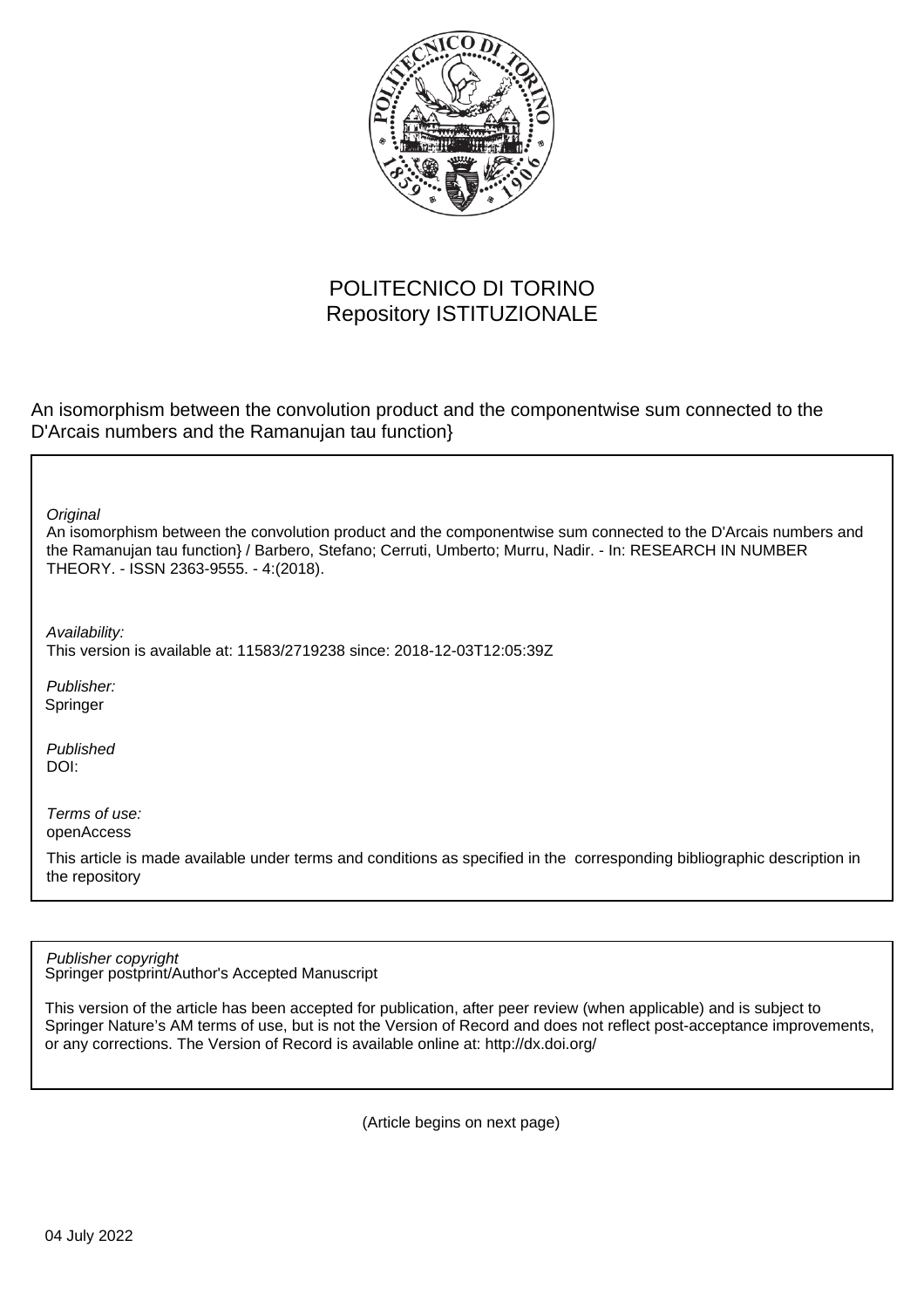# An isomorphism between the convolution product and the componentwise sum connected to the D'Arcais numbers and the Ramanujan tau function

Stefano Barbero, Umberto Cerruti, Nadir Murru

Department of Mathematics G. Peano, University of Turin, Via Carlo Alberto 10, 10123, Torino, ITALY

stefano.barbero@unito.it, umberto.cerruti@unito.it, nadir.murru@unito.it

#### Abstract

Given a commutative ring R with identity, let  $H_R$  be the set of sequences of elements in R. We investigate a novel isomorphism between  $(H_R, +)$  and  $(H_R, *)$ , where  $+$  is the componentwise sum,  $*$  is the convolution product (or Cauchy product) and  $\tilde{H}_R$ the set of sequences starting with  $1_R$ . We also define a recursive transform over  $H_R$ that, together to the isomorphism, allows to highlight new relations among some well studied integer sequences. Moreover, these connections allow to introduce a family of polynomials connected to the D'Arcais numbers and the Ramanujan tau function. In this way, we also deduce relations involving the Bell polynomials, the divisor function and the Ramanujan tau function. Finally, we highlight a connection between Cauchy and Dirichlet products.

Keywords: Bell polynomials; Convolution product; D'Arcais numbers; Ramanujan tau function MSC 2010: 11A25, 11B75, 11T06, 13F25

### 1 An isomorphism between the convolution product and the componentwise sum

Given a commutative ring  $(R, +, \cdot )$  with identity, let  $H_R$  denote the set of all the sequences  $\mathbf{a}=(a_n)_{n=1}^{\infty }=(a_1,a_2,a_3,...),$  with  $a_n\in R ,$  for all  $n \geq 1$ . If we consider the operation componentwise sum in  $H_R$ , denoted by  $+$ , it is well known that  $(H_R, +)$  is a group. Many other interesting operations between elements of  $H_R$  can be defined. In the following, we focus on the convolution product (also called Cauchy product), defined by

$$
a * b = c
$$
,  $c_{n+1} = \sum_{h=0}^{n} a_{h+1} b_{n-h+1}$ ,  $\forall n \ge 0$ ,

given any  $\boldsymbol{a}, \boldsymbol{b} \in H_R$ . It is worth noting that  $(H_R, +, *)$  is a ring with identity  $1 =$  $(1, 0, 0, 0, ...)$ . Moreover, let us observe that given any  $\boldsymbol{a}, \boldsymbol{b} \in H_R$  with ordinary generating functions  $A(t)$  and  $B(t)$ , respectively, then  $\boldsymbol{c} = \boldsymbol{a} * \boldsymbol{b}$  has o.g.f.  $A(t)B(t)$ .

**Remark 1.** The Cauchy product is strictly related to the binomial convolution product (also called Hurwitz product). Given  $\mathbf{a}, \mathbf{b} \in H_R$ , the Hurwitz product is defined as  $\mathbf{a} \star \mathbf{b} = {\bf c}$ , where

$$
c_{n+1} = \sum_{h=0}^{n} {n \choose h} a_{h+1} b_{n-h+1},
$$

for all  $n \geq 0$ . It is easy to see that the following map

$$
\gamma : (H_R, +, *) \to (H_R, +, *)
$$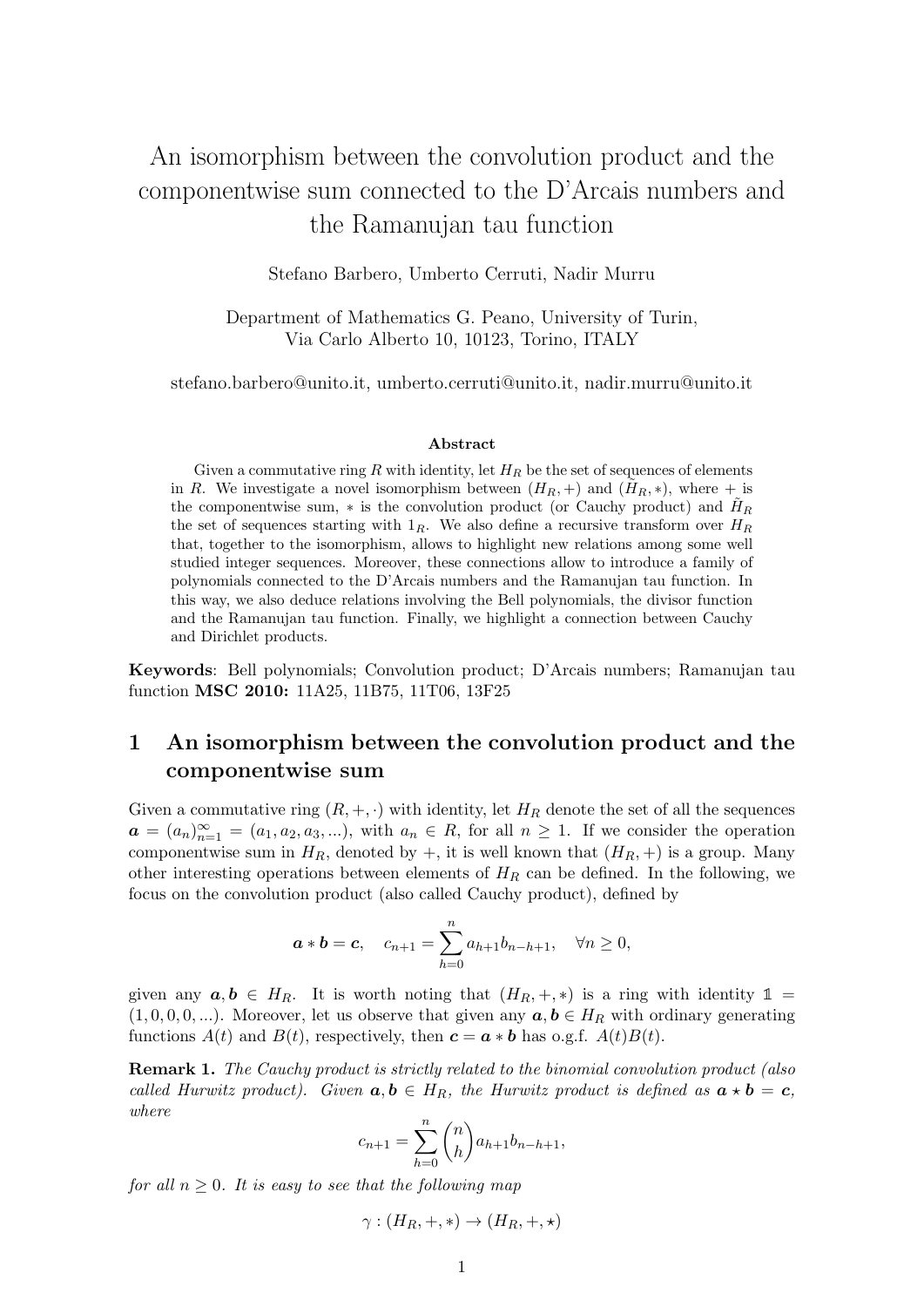defined by  $\gamma (\boldsymbol{a}) = \boldsymbol{b}$ , where  $b_{n+1} = n! a_{n+1}$ , for all  $n \geq 0$ , is an isomorphism. The ring  $(H_R, +,\star )$  is isomorphic to the Hurwitz series ring (see, e.g., [9]) that has been extensively studied. Some results on the Hurwitz series ring and on the binomial convolution product can be found in [1, 2, 4, 5, 8, 10, 14, 16].

A sequence  $\boldsymbol{a} \in H_R$  is invertible with respect to  $*$  if and only if  $a_1 \in R$  is invertible with respect to  $\cdot$ . We denote  $H\kappa^*$  the set of invertible elements of  $H_R$  with respect to ∗. Thus,  $(H_{R}^{*C}, *)$  is a group whose identity is  $(1,0,0,...)$ . If we consider the equivalence relation  $\rho$  defined by  $\alpha \rho b$  if and only if  $(a_1, a_2, ...) = (\lambda \cdot b_1, \lambda \cdot b_2, ...)$ , then the quotient group  $H\llcorner R^{*c}/\rho$  is isomorphic to  $(H_R, *)$ , where  $H_R$  is the set of sequences in  $H_R$  starting with 1. Indeed, we can construct the isomorphism that maps a class of equivalence of  $H_R^{*c}/\rho$  into the representative given by a sequence starting with 1. We can write an isomorphism  $\phi$ between  $(H_R, +)$  and  $(H_R, *)$  defined by  $\phi (\mathbf{a}) = \mathbf{u}$ , where  $\mathbf{u}$  is the sequence with o.g.f.

$$
U(t) = \sum_{h=0}^{\infty} u_{h+1} t^h = \prod_{k=1}^{\infty} (1 + t^k)^{a_k}.
$$

Remembering that the Cauchy product between two sequences is equivalent to the product between their o.g.f., we clearly have

$$
\phi(\mathbf{a} + \mathbf{b}) = \phi(\mathbf{a}) * \phi(\mathbf{b}),
$$

given any  $\mathbf{a}, \mathbf{b} \in H_R$ . We can also observe that the function  $1 + t$  is the o.g.f. of the sequence  $\mathbf{b}^{(1)} = (1,1,0,0,...)$  and  $1 + t^k$  is the o.g.f. of the sequence  $\mathbf{b}^{(k)} = (1,0,...,0,1,0,0,...)$ , i.e., the sequence with

$$
b_1^{(k)} = b_{k+1}^{(k)} = 1
$$

and 0 otherwise. These sequences are mutually independent, in the sense that  $\langle {\bf b}^{(i)} \rangle$  $0 < \mathbf{b}^{(j)} \geq \{1\}$ , with  $i \neq j$ , where  $\langle \mathbf{a} \rangle$  denotes the subgroup generated by  $\mathbf{a} \in (\tilde H_R, *).$ Thus, we may consider the set  $\{ \boldsymbol{b}^{(1)}, \boldsymbol{b}^{(2)}, ...\}$  as a basis of  $(\tilde H_R, *)$  and in this way it is clear that  $\phi$  is an isomorphism.

**Proposition 1.** Given  $\boldsymbol{a} \in H_R$ , if  $\boldsymbol{u} = \phi (\boldsymbol{a})$ , then

$$
u_{n+1} = \sum_{i_1 + 2i_2 + \dots + ni_n = n} {a_1 \choose i_1} {a_2 \choose i_2} \cdots {a_n \choose i_n}
$$

for any  $n \geq 1$ 

Proof. From

$$
\prod_{k=1}^{\infty} (1+t^k)^{a_k} = \sum_{i_1=0}^{\infty} \sum_{i_2=0}^{\infty} \cdots \sum_{i_n=0}^{\infty} \cdots {a_1 \choose i_1} {a_2 \choose i_2} \cdots {a_n \choose i_n} \cdots t^{\sum_{j=1}^{\infty} j i_j}
$$

the thesis easily follows.

**Corollary 1.** Given  $\boldsymbol{a} \in H_R$ , let  $\boldsymbol{u}$  be the sequence having o.g.f.  $\prod_{k=1}^{\infty} (1-t^k)^{a_k}$ . Then for all  $n\geq 1$ 

$$
u_{n+1} = \sum_{i_1 + 2i_2 + \dots + ni_n = n} (-1)^{i_1 + i_2 + \dots + i_n} {a_1 \choose i_1} {a_2 \choose i_2} \dots {a_n \choose i_n}
$$

For the next proposition, we need to recall the definition of the partial ordinary Bell polynomials.

**Definition 1.** Let us consider the sequence of variables  $X=(x_1,x_2,\ldots )$ . The complete ordinary Bell polynomials are defined by

$$
B_0(X) = 1
$$
,  $\forall n \ge 1$   $B_n(X) = B_n(x_1, x_2, ..., x_n) = \sum_{k=1}^n B_{n,k}^0(X)$ ,

```
\Box
```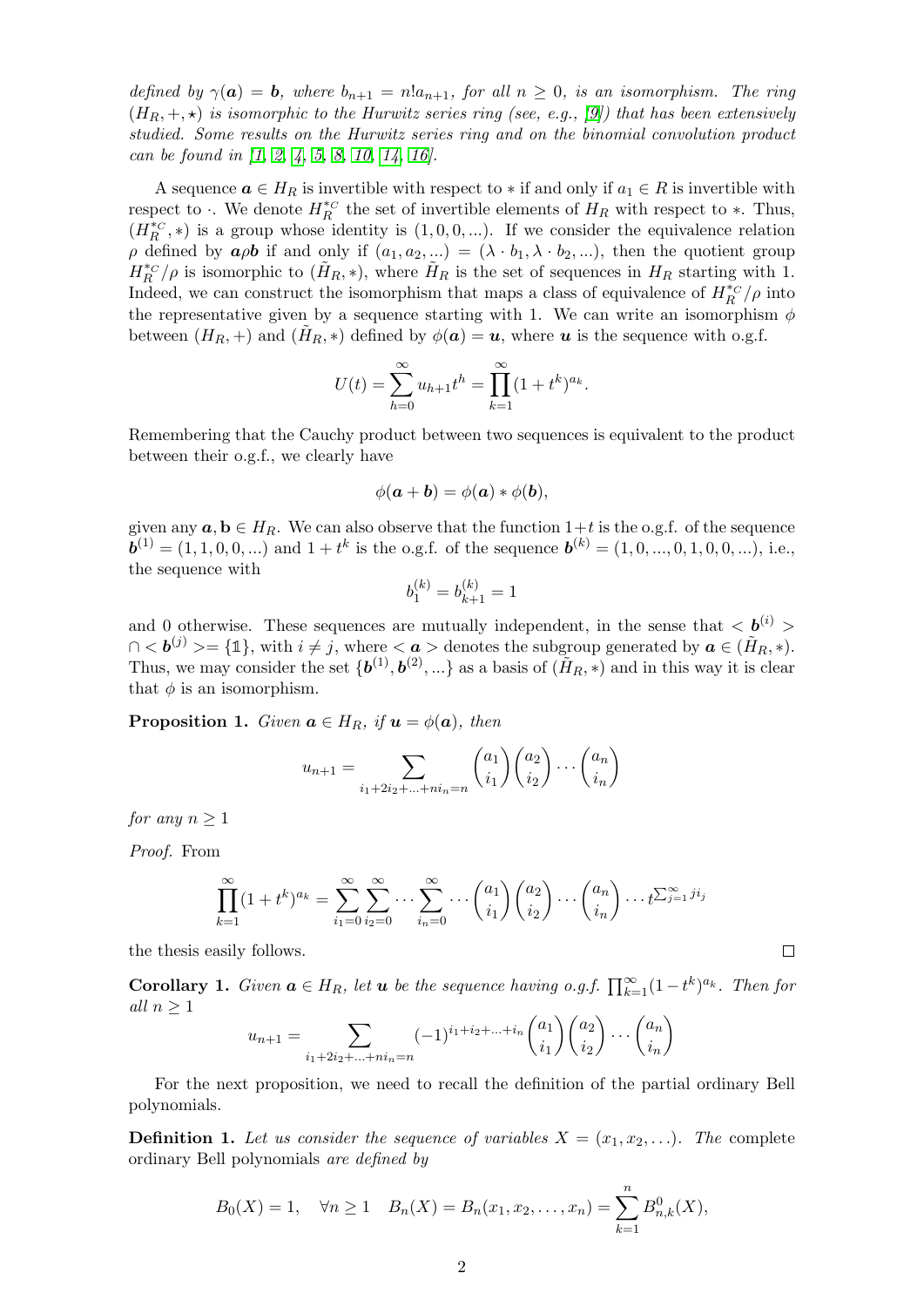where  $B_{n,k}^0(X)$  are the partial ordinary Bell polynomials, with

$$
B_{0,0}^{0}(X) = 1, \quad \forall n \ge 1 \quad B_{n,0}^{0}(X) = 0, \quad \forall k \ge 1 \quad B_{0,k}^{0}(X) = 0,
$$

$$
B_{n,k}^{0}(X) = B_{n,k}^{0}(x_1, x_2, \dots, x_n) = k! \sum_{\substack{i_1 + 2i_2 + \dots + ni_n = n \\ i_1 + i_2 + \dots + i_n = k}} \prod_{j=1}^{n} \frac{x_j^{i_j}}{i_j!},
$$

or, equivalently,

$$
B_{n,k}^0(X) = B_{n,k}^0(x_1, x_2, \dots, x_{n-k+1}) = k! \sum_{\substack{i_1 + 2i_2 + \dots + (n-k+1)i_{n-k+1} = n-k+1 \\ i_1 + i_2 + \dots + i_{n-k+1} = k}} \prod_{j=1}^{n-k+1} \frac{x_j^{i_j}}{i_j!},
$$

satisfying the equality

$$
\left(\sum_{n\geq 1}x_nz^n\right)^k=\sum_{n\geq k}B_{n,k}^0(X)z^n.
$$

**Proposition 2.** Let  $\mathbf{a} \in H_R$  and  $\mathbf{u} \in H_R$  be two sequences such that  $\mathbf{u} = \phi (\mathbf{a})$ . Then  $a_1=u_2$  and

$$
a_n = \sum_{\substack{1 \leq k \leq n-1}} \frac{k}{n} (-1)^{\frac{n}{k}} a_k + \sum_{h=1}^n \frac{(-1)^{h-1}}{h} B_{n,h}^0 (u_2, u_3, \dots, u_{n-h+2})
$$

for any  $n \geq 2$ .

*Proof.* Since  $u_1 = 1$ , we have

$$
\log\left(1+\sum_{n=1}^{\infty}u_{n+1}t^{n}\right)=\sum_{h=1}^{\infty}\frac{(-1)^{h-1}}{h}\left(\sum_{n=1}^{\infty}u_{n+1}t^{n}\right)^{h}=\sum_{n=1}^{\infty}\left(\sum_{h=1}^{n}\frac{(-1)^{h-1}}{h}B_{n,h}^{0}\left(u_{2},u_{3},\ldots,u_{n-h+2}\right)\right)t^{n}.
$$

On the other hand, we have

$$
\sum_{k=1}^{\infty} a_k \left( \log \left( 1 + t^k \right) \right) = \sum_{k=1}^{\infty} a_k \sum_{s=1}^{\infty} \frac{(-1)^{s-1}}{s} t^{ks} = \sum_{s=1}^{\infty} \frac{(-1)^{s-1}}{s} \sum_{k=1}^{\infty} a_k t^{sk}.
$$

Let us observe that the exponents of  $t$  can be increasingly ordered starting from 1 by posing  $sk = n$  and considering as coefficient of  $t^n$  the following sum:

$$
\sum_{\substack{1 \leq k \leq n \\ k \mid n}} \frac{k}{n} (-1)^{\frac{n}{k}-1} a_k.
$$

Hence, we get

$$
\sum_{\substack{1 \le k \le n}} \frac{k}{n} (-1)^{\frac{n}{k}-1} a_k = \sum_{h=1}^n \frac{(-1)^{h-1}}{h} B_{n,h}^0(u_2, u_3, \dots, u_{n-h+2}) \tag{1}
$$
\n
$$
k|n
$$

 $\Box$ 

from which the thesis follows.

**Corollary 2.** Let  $\mathbf{a} \in H_R$  and  $\mathbf{u} \in H_R$  be two sequences such that the o.g.f. of  $\mathbf{u}$  is  $\ddot{\phantom{}}$ . Then  $a_1=-u_2$  and for all n

$$
a_n = -\sum_{\substack{1 \le k \le n-1}} \frac{k}{n} a_k - \sum_{h=1}^n \frac{(-1)^{h-1}}{h} B_{n,h}^0(u_2, u_3, \dots, u_{n-h+2}). \tag{2}
$$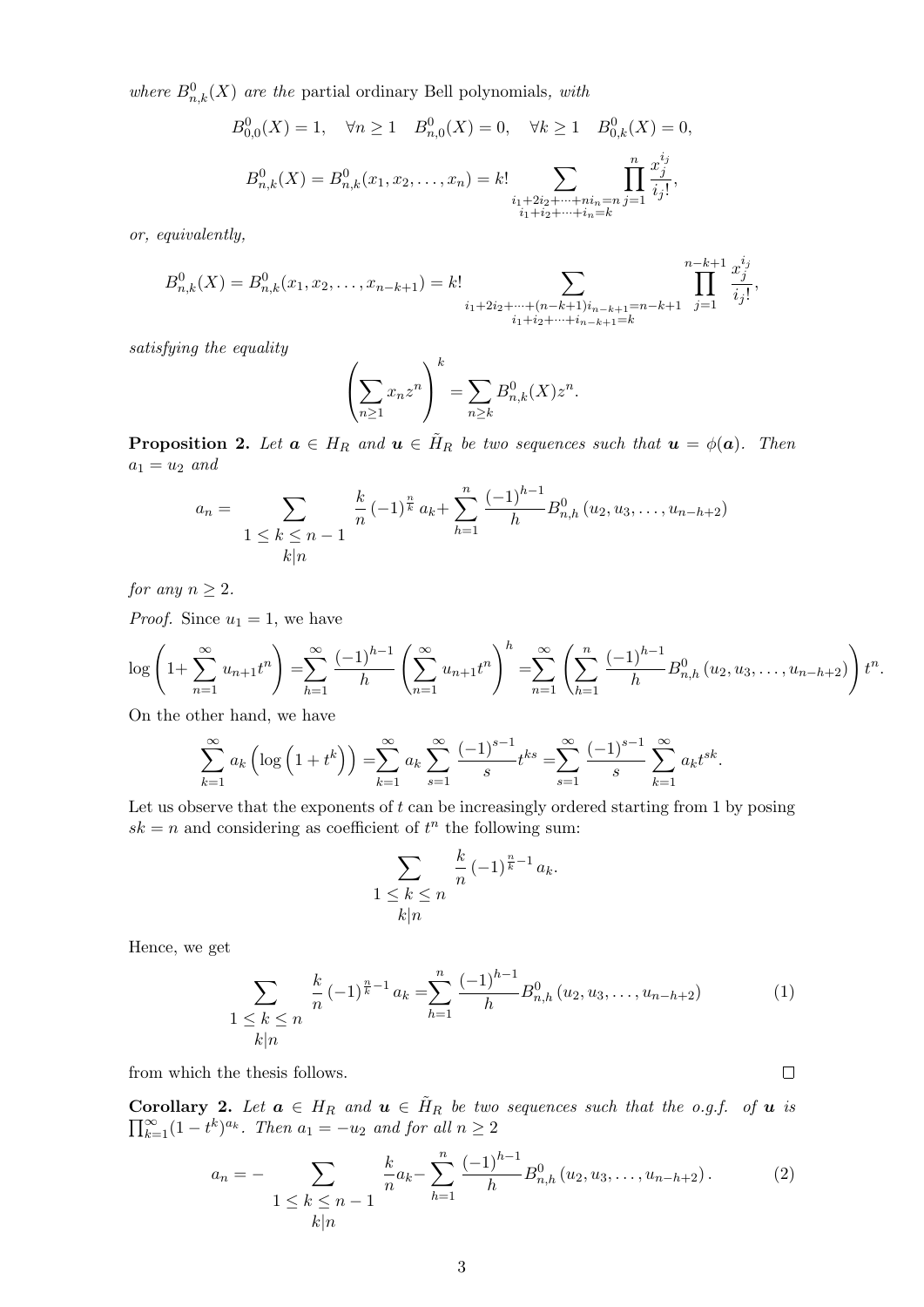If we exploit the relation between partial ordinary Bell polynomials and ordinary Bell polynomials, we can obtain

$$
\sum_{h=1}^{n} \frac{(-1)^{h-1}}{h} B_{n,h}^{0}(u_2, u_3 \ldots, u_{n-h+2}) = \frac{1}{n!} \sum_{h=1}^{n} (-1)^{h-1} (h-1)! B_{n,h} (1!u_2, 2!u_3, \ldots, (n-h+1)!u_{n-h+2})
$$

We also recall the inversion formula of the partial Bell polynomials, i.e.,

$$
x_n = \sum_{h=1}^n (-1)^{h-1} (h-1)! B_{n,h} (y_1, y_2, \dots, y_{n-h+1}) \Longleftrightarrow y_n = \sum_{h=1}^n B_{n,h} (x_1, x_2, \dots, x_{n-h+1}).
$$

Applying the last two equations to (1) and (2), we get for all  $n\geq 1$ 

$$
u_{n+1} = \frac{1}{n!} \sum_{h=1}^{n} B_{n,h} (\hat{a}_1, \hat{a}_2, \dots, \hat{a}_{n-h+1}) \iff \hat{a}_n = n! \sum_{\substack{1 \le k \le n}} \frac{k}{n} (-1)^{\frac{n}{k}-1} a_k
$$

and

$$
u_{n+1} = \frac{1}{n!} \sum_{h=1}^{n} B_{n,h} (\bar{a}_1, \bar{a}_2, \dots, \bar{a}_{n-h+1}) \iff \bar{a}_n = -n! \sum_{\substack{1 \le k \le n \\ k|n}} \frac{k}{n} a_k.
$$
 (3)

In the next section, we define a transform that together with  $\phi$  allows us to introduce an interesting family of polynomials connected to the Ramanujan tau function.

#### 2 A recursive transform

**Definition 2.** Given a sequence  $\mathbf{a} \in H_R$ , we define a map  $\alpha : H_R \rightarrow H_R$  such that  $\alpha (\boldsymbol{a}) = \boldsymbol{b}$  is recursively defined by the following rules:

- 1.  $b_1 = a_1, b_2 = a_2 ;$
- 2. for any  $i \geq 2$ , let j be the first index such that  $b_j = a_i$ , then  $b_{j+k} = b_k$ , for  $k=1,2,3$ .  $1, 2, ..., j-1, \text{ and } b_{2j} = a_{i+1}$ .

**Example** 1. Let us consider the sequence  $\boldsymbol{a} = (a_1, a_2, a_3, ...)$ , by the first rule in Definition 2 we know that the first two elements of  $\boldsymbol{b} = \alpha (\boldsymbol{a})$  are  $a_1$  and  $a_2$ , i.e.,

$$
\mathbf{b}=(a_1,a_2,...).
$$

Applying the second rule for  $i = 2$  we get that  $b_3 = a_1$  and  $b_4 = a_3$ :

$$
\mathbf{b} = (a_1, a_2, a_1, a_3, \ldots).
$$

Now, considering  $i = 3$  (always in the second rule of Definition 2) we get that after the first occurrence of  $a_3$  in **b** we have the elements  $a_1, a_2, a_1$  that precede  $a_3$  itself and after that we will have  $a_4$ :

$$
\mathbf{b} = (a_1, a_2, a_1, a_3, a_1, a_2, a_1, a_4...),
$$

and so on.

By Definition 2, we can write the elements of  $\boldsymbol{b} = \alpha (\boldsymbol{a})$  as follows:

$$
b_{2^{t-1}(2k-1)} = a_t,
$$

for  $t = 1, 2, ...$  and any  $k \geq 1$ . From now on, we will focus on  $R = \mathbb{Z}$ . We can see that the transform  $\alpha$  and the isomorphism  $\phi$  appear to work in an interesting way on integer sequences, highlighting interesting combinatorial aspects. In the next propositions, we prove some new relations among integer sequences by means of  $\alpha$  and  $\phi$ . Moreover, these connections will allow us to introduce in an original way a very interesting family of polynomials connected to the D'Arcais numbers and the Ramanujan tau function.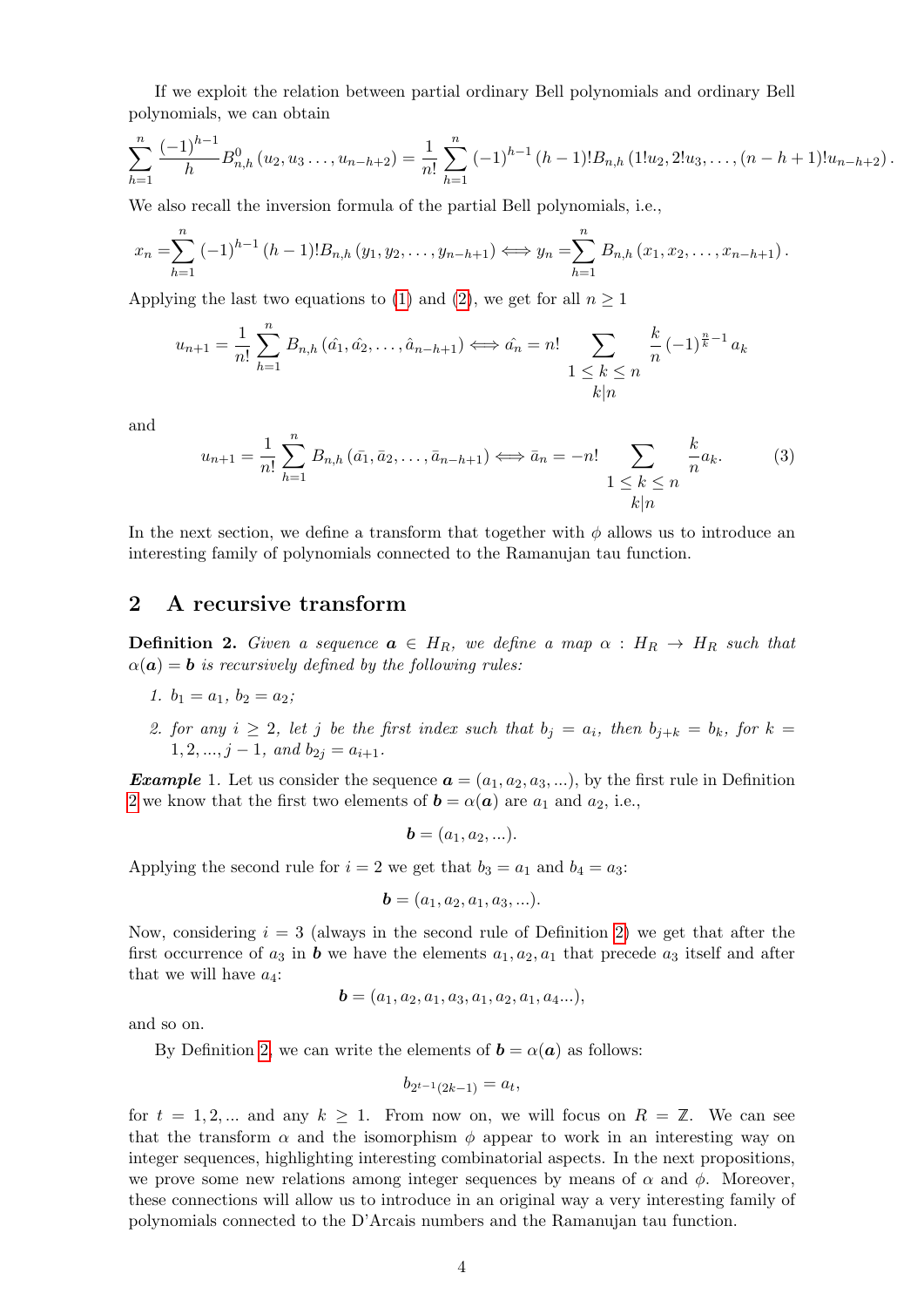**Proposition 3.** Let  $\mathbf{r} = (r_n)_{n=1}^{\infty } = (2, 3, 2, 4, 2, 3, 2, 5, ...)$  be the sequence that counts the number of divisors of  $2n$  of the form  $2^k$  (sequence A085058 in OEIS [15]; note that in OEIS sequences start with index 0 whereas our sequences start with index 1). Given the sequence  $\mathbf{a}=(2, 3, 4, 5, 6, \ldots)$ , we have

$$
\alpha(\boldsymbol{a})=\boldsymbol{r}.
$$

*Proof.* Let  $\mathbf{q} = (q_n)\}_{n=1}^{\infty } = (1, 2, 1, 3, 1, 2, 1, 4, 1, 2, 1, 3, 1, ...)$  be the sequence of 2–adic valuations of 2n (sequence A001511 in OEIS). It is well known that  $\sum_{h=1}^{\infty} q_h t^{h}=\sum_{k=0}^{\infty} \frac {t^{2^k}}{1 - t^{2^k}}$ and  $\boldsymbol{r} = {\boldsymbol q} + (1, 1, 1, \ldots)$ . Thus,

$$
R(t) = \sum_{h=1}^{\infty} r_h t^h = \sum_{h=1}^{\infty} (q_h + 1) t^h = \sum_{k=0}^{\infty} \frac{t^{2^k}}{1 - t^{2^k}} + \frac{t}{1 - t}
$$

Let  $G_n(t)=\sum _{h=1}^{2^n} \alpha (\boldsymbol {a})[h]t^h$  where, for  $h\geq 1$ ,  $\alpha (\boldsymbol {a})[h]$  is the h–th element of  $\alpha (\boldsymbol {a})$ . We have

•  $G_0(t) = 2t$ 

• 
$$
G_1(t) = 2t + 3t^2 = (1+t)G_0(t) + t^2
$$

•  $G_2(t) = 2t + 3t^2 + 2t^3 + 4t^4 = (1 + t^2) G_1(t) + t^4$ .

In general, remembering that  $\boldsymbol{a}=(2, 3, 4, 5, 6, ...)$  and by definition of  $\alpha$ , it is easy to check that

$$
G_n(t) = (1 + t^{2^{n-1}})G_{n-1}(t) + t^{2^n}.
$$

From this, we get

$$
G_{n+1}(t) - G_n(t^2) = (1 + t^{2^n})(G_n(t) - G_{n-1}(t^2))
$$

from which

$$
G_{n+1}(t) - G_n(t^2) = (1+t^{2^n})(1+t^{2^{n-1}})...(1+t^2)(G_1(t) - G_0(t^2)) = \frac{2t+t^2}{1-t^2}(1-t^{2^{n+1}}).
$$

Now, if we consider  $n \rightarrow + \infty$  (for  $\vert t \vert \langle 1 \rangle$ ), we have

$$
G(t) - G(t^2) = \frac{2t + t^2}{1 - t^2} = \frac{t}{1 - t} + \frac{1}{1 - t} - \frac{1}{1 - t^2}.
$$

Thus, given the following differences

$$
\begin{cases}\nG(t) - G(t^2) = \frac{t}{1 - t} + \frac{1}{1 - t} - \frac{1}{1 - t^2} \\
G(t^2) - G(t^4) = \frac{t^2}{1 - t^2} + \frac{1}{1 - t^2} - \frac{1}{1 - t^4} \\
\cdots \\
G(t^{2^n}) - G(t^{2^{n+1}}) = \frac{t^{2^n}}{1 - t^{2^n}} + \frac{1}{1 - t^{2^n}} - \frac{1}{1 - t^{2^{n+1}}}\n\end{cases}
$$

and finally we obtain

$$
G(t) - G(t^{2^{n+1}}) = \sum_{k=0}^{\infty} \frac{t^{2^k}}{1 - t^{2^k}} + \frac{1}{1 - t} - \frac{1}{1 - t^{2^{n+1}}}.
$$

 $\Box$ 

For  $n \rightarrow \infty$  (for  $|t| < 1$ ), we have  $G(t) = R(t)$  (note that  $G(0) = 0$ ).

**Corollary 3.** With the notation of the previous proposition, if  $\boldsymbol{n}=(1,2,3,\dots)$  is the sequence of positive integers, we have  $\alpha (\boldsymbol {n}) = \boldsymbol {q}$ .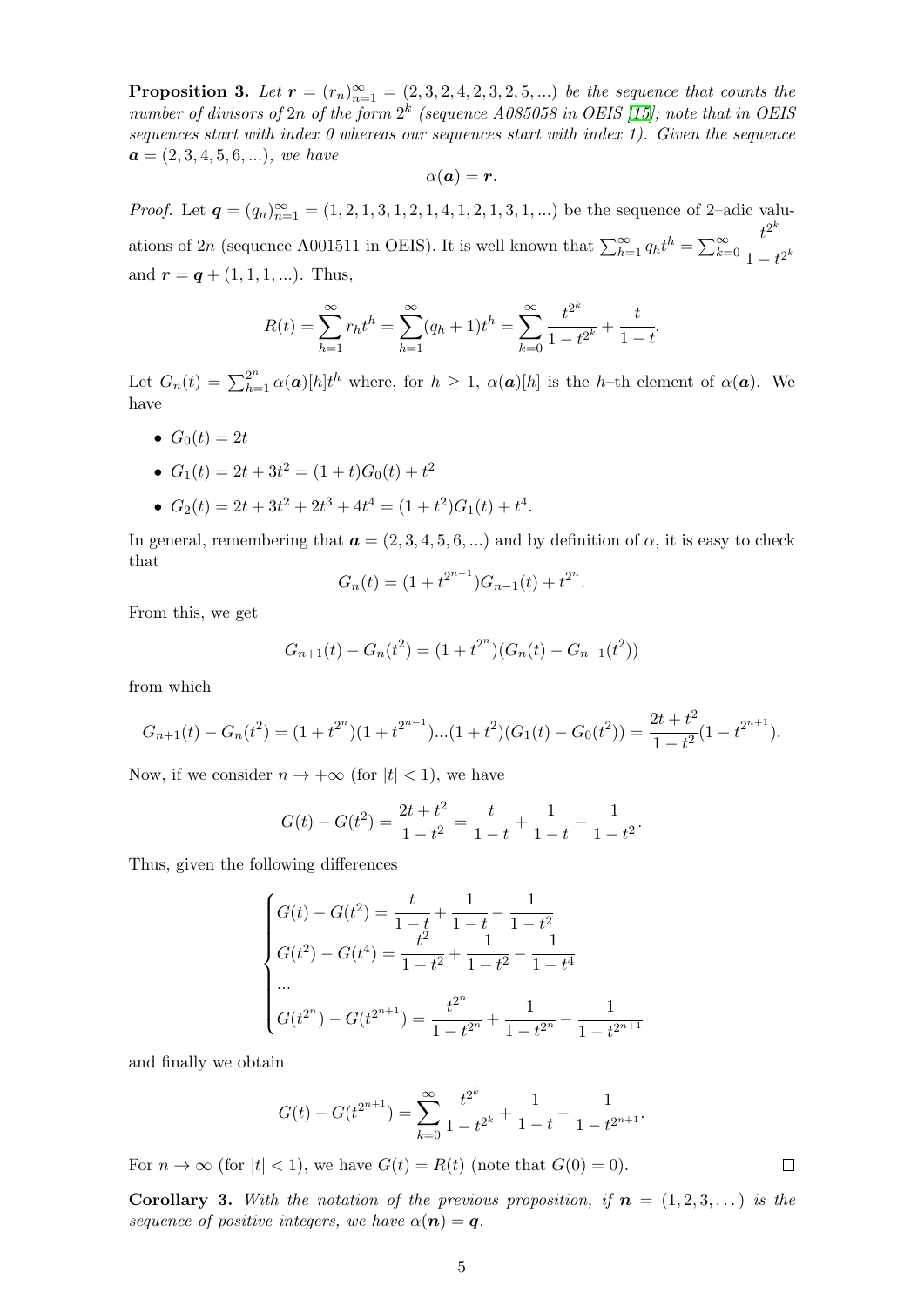**Proposition 4.** With the notation of the previous proposition, we have  $\phi (\boldsymbol{q}) = \boldsymbol{p}$ , where  $\mathbf{p} = (p_n)\}_{n=1}^{\infty } = (1, 1, 2, 3, 5, 7, ...)$  counts the number of partitions of n - 1 (sequence A000041 in OEIS).

*Proof.* The elements of the sequence  $\boldsymbol{q}$  satisfy the following conditions:

$$
\begin{cases} q_{2n-1} = 1\\ q_{2n} = q_n + 1 \end{cases}
$$

for all  $n \geq 1$ . The o.g.f. of  $\phi (\boldsymbol{q})$  is

$$
f(t) = \prod_{k=1}^{\infty} (1+t^k)^{q_k} = \prod_{s=1}^{\infty} (1+t^{2s})^{q_{2s}} \prod_{s=1}^{\infty} (1+t^{2s-1})^{q_{2s-1}} = \prod_{k=1}^{\infty} (1+t^k) f(t^2),
$$

from which we get

$$
\frac{f(t^{2^{i-1}})}{f(t^{2^i})} = \prod_{k=1}^{\infty} (1 + t^{2^{i-1}k}).
$$

Noting that

$$
\frac{f(t)}{f(t^{2^n})} = \prod_{i=1}^n \frac{f(t^{2^{i-1}})}{f(t^{2^i})} = \prod_{k=1}^\infty \left( \prod_{i=1}^n (1 + t^{2^{i-1}k}) \right),
$$

we obtain

$$
\frac{f(t)}{f(t^{2^n})} = \prod_{k=1}^{\infty} \frac{1 - t^{2^n k}}{1 - t^k}.
$$

Now, for  $n \rightarrow \infty$  (with  $|t| < 1$ ), we have  $f(t) = \prod_{k=1}^{\infty} \frac {1}{1-t^k}$  that is the o.g.f. of  $\boldsymbol p$ .  $\Box$ 

**Proposition 5.** With the notation of the previous propositions, we have that  $\phi (\mathbf{r}) = \tilde{\boldsymbol{p}}$ , where  $\tilde {\bf p} = (\tilde p_n)_{n=1}^{\infty } = (1, 2, 4, 8, 14, ...)$  is the sequence that counts the number of partitions of n where there are two kinds of odd parts (see sequence A015128 in OEIS).

*Proof.* Since  $\boldsymbol{p} = \phi (\boldsymbol{q})$  and  $\boldsymbol{r} = \boldsymbol{q} + (1, 1, 1, \ldots)$ , we have

$$
\prod_{k=1}^{\infty} \frac{1}{1 - t^k} = \prod_{k=1}^{\infty} (1 + t^k)^{q_k}
$$

Thus, the o.g.f. of  $\phi (\boldsymbol{r})$  is

$$
\prod_{k=1}^{\infty} (1+t^k)^{r_k} = \prod_{k=1}^{\infty} (1+t^k)^{q_k+1} = \prod_{k=1}^{\infty} (1+t^k) \prod_{k=1}^{\infty} (1+t^k)^{q_k} = \prod_{k=1}^{\infty} \frac{1+t^k}{1-t^k},
$$

that is the o.g.f. of  $\tilde {\bf p}$  (see, e.g., sequence A015281 in OEIS [15]).

#### 3 The D'Arcais numbers and the Ramanujan tau function

As a consequence of Corollary 3 and Proposition 4, we have that  $\boldsymbol{p}=\phi (\boldsymbol {q})=\phi (\alpha (\boldsymbol {n}))$  has o.g.f.  $\prod_{k=1}^{\infty} \frac{1}{1 - t^k}$ . Thus introducing a variable x, the o.g.f. of the polynomial sequence  $\phi (\alpha (x\boldsymbol {n}))=\phi (\alpha (x, 2x, 3x, ...)=(\varphi _{n}(x))\substack { \infty }{n=1}$  clearly is

$$
d(t) = \prod_{k=1}^{\infty} \frac{1}{(1 - t^k)^x}.
$$

 $\Box$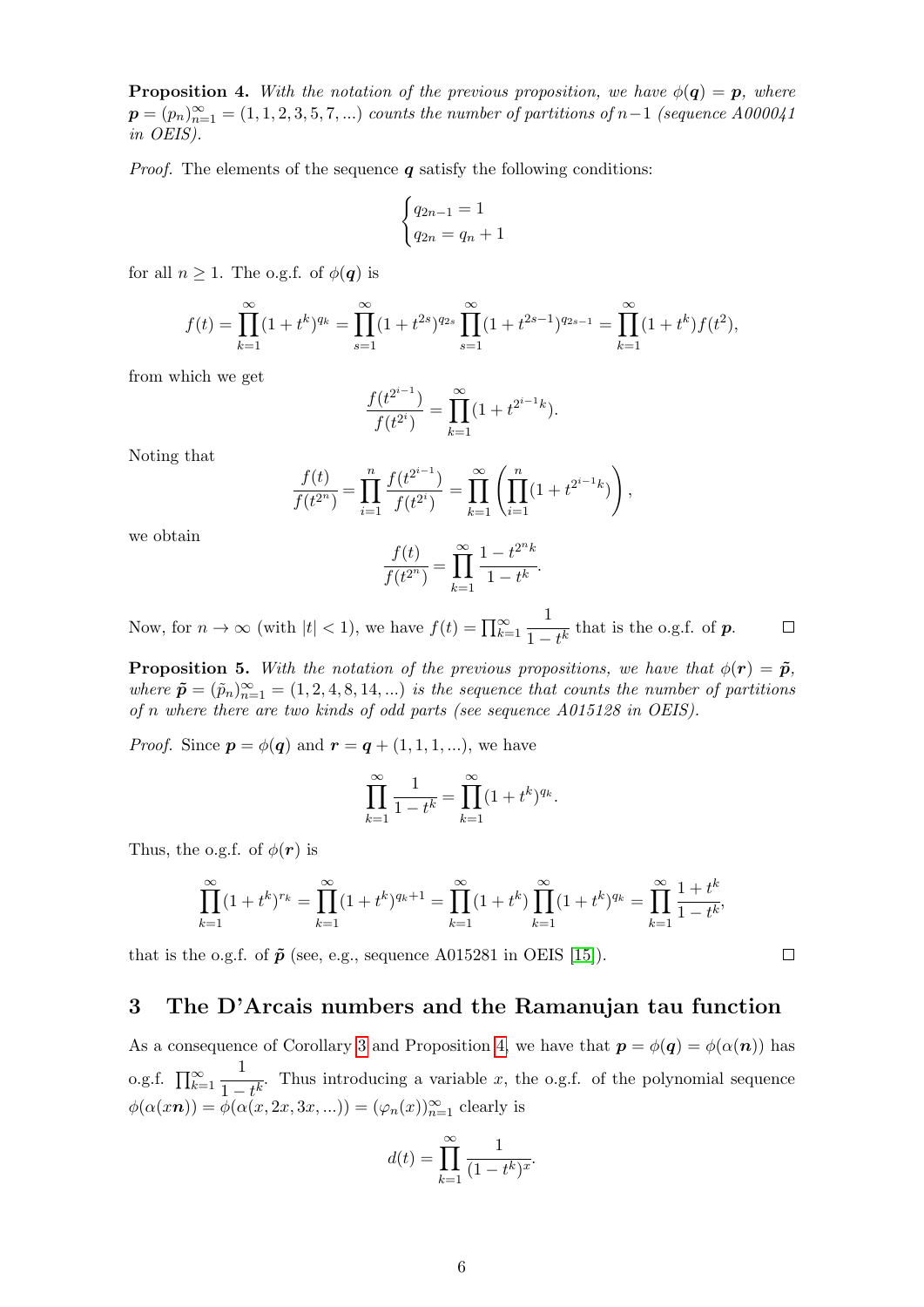**Example** 2. For  $n = 1, 2, 3, 4, 5$ , the polynomials above introduced are

$$
\varphi_1(x) = 1
$$

$$
\varphi_2(x) = x
$$

$$
\varphi_3(x) = \frac{1}{2}x(x+3)
$$

$$
\varphi_4(x) = \frac{1}{6}x(x^2 + 9x + 8)
$$

$$
\varphi_5(x) = \frac{1}{24}x(x^3 + 18x^2 + 59x + 42)
$$

The coefficients of the polynomials  $\varphi_n(x)$  are given by the D'Arcais numbers ([7], p. 159). These polynomials seem to be very interesting, since many important sequences appear as special cases. For instance, we have seen that  $\varphi_n(1)\substack {\infty \\ n=1}$  is the fundamental sequence that counts the number of partitions of an integer  $n$  (sequence A000041 in OEIS). Moreover,  $\varphi_n(-1)\substack {\infty \\ n=1}$  is the sequence that counts the number of different partitions of an integer  $n$  into parts of  $-1$  different kinds (sequence A010815 in OEIS). A very famous sequence belonging to the family of polynomials  $\varphi_n(x)$  is the sequence of the Ramanujan numbers (A000594 in OEIS), i.e., the Ramanujan tau function introduced in [13], for some recent studies see, e.g., [6], [11], [3]. The Ramanujan tau function corresponds to the sequence  $(\varphi_n(-24))_{n=1}^{\infty}$ . Thus, we have seen that it can be introduced in a combinatorial way as  $\phi (\alpha (-24\boldsymbol {n}))$ . Hence, the properties of the polynomials  $\varphi_n(x)$  can be applied, in particular, to the Ramanujan tau function.

**Remark 2.** Ramanujan conjectured the multiplicative property of the tau function that was proved by Mordell [12] by using modular functions. However, an elementary proof of this property still misses. Here, we would like to emphasize that an elementary proof of this property could be reached by proving that the polynomial  $\varphi_{mn}(x) - \varphi_m(x)\varphi_n(x)$  has -24 as root when m, n are coprime.

In the following proposition, we summarize some interesting relations involving the Bell polynomials, the sum of divisors function and the polynomials  $\varphi_n(x)$ .

**Proposition 6.** Let us consider the sum of divisors function  $\sigma (m) = \sum_{d|m}d$ . Then for all  $n\geq 1$ 

 $\bullet \varphi_{n+1}(x) = \frac {1}{n!} \sum_{k=1}^n B_{n,h}\left (0!\sigma \left (1\right ),1!\sigma \left (2\right ),\ldots ,\left (n-h\right )!\sigma \left (n-h+1\right )\right )x^{h}$  $\bullet \varphi_{n+1}(x) = \sum_{k=1}^{n} \frac {1}{h!}B_{n,h}^{0}\left ( \sigma \left ( 1\right ),\frac {\sigma (2)}{2},\ldots ,\frac {\sigma (n-h+1)}{n-h+1}\right )x^{h}$  $\sum_{h=0}^{\infty} \varphi_{h+1}(x) t^h = e^{x \sum_{k=1}^{\infty} \frac{\sigma(k)}{k} t^k}$  $\overline{h}$ 

*Proof.* Let us consider the sequence  $a = (-x)\big|_{n=1}^{\infty}$ . In this case the sequence  $(\bar a_n)_{n=1}^{\infty}$  defined in equation (3) is

$$
\bar{a}_n = xn! \sum_{\begin{array}{l}1 \leq k \leq n\\k \mid n\end{array}} \frac{k}{n} = x(n-1)!\sigma(n).
$$

Thus, from equation (3) we have

$$
\varphi_{n+1}(x) = \frac{1}{n!} \sum_{h=1}^{n} B_{n,h} (0 \text{!} \sigma(1), 1 \text{!} \sigma(2), \dots, (n-h) \text{!} \sigma(n-h+1)) x^{h}
$$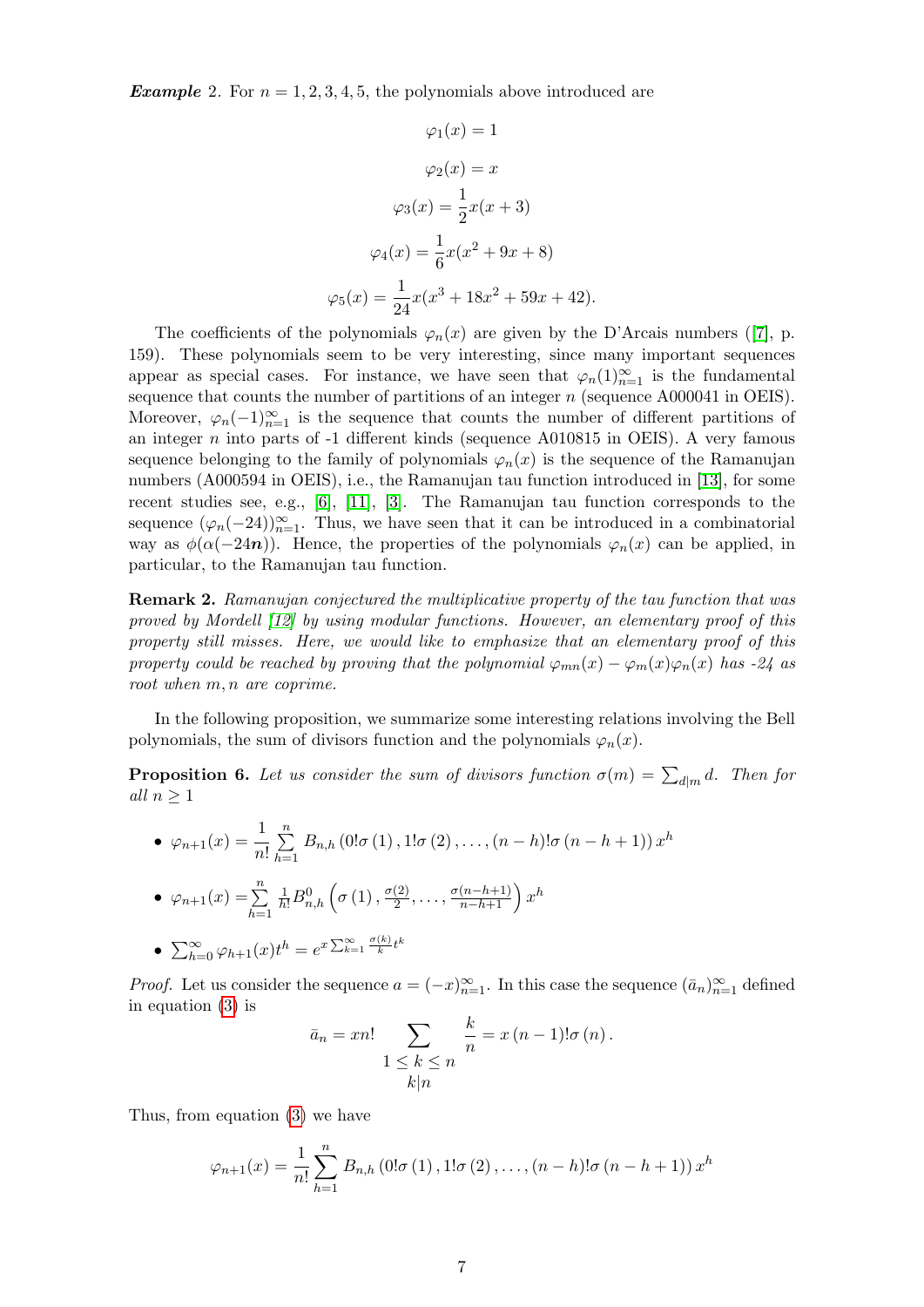for any  $n \geq 1$ , where we have also used the homogeneity property of the Bell polynomials. In terms of partial Bell polynomials we can write

$$
\varphi_{n+1}(x) = \sum_{h=1}^{n} \frac{1}{h!} B_{n,h}^0 \left( \sigma(1), \frac{\sigma(2)}{2}, \dots, \frac{\sigma(n-h+1)}{n-h+1} \right) x^h.
$$
 (4)

Since

$$
\exp\left(\sum_{n\geq 1}x_mz^m\right)=\sum_{n\geq 0}\left(\sum_{k=0}^n\frac{1}{k!}B_{n,k}^0(x_1,x_2,\ldots,x_{n-k+1})\right)z^n,
$$

by equation (4) we can also observe that

$$
\sum_{h=0}^{\infty} \varphi_{h+1}(x) t^h = e^{x \sum_{k=1}^{\infty} \frac{\sigma(k)}{k} t^k}.
$$

#### 4 A connection between Cauchy and Dirichlet products

The Dirichlet convolution  $\odot$  is a well known product between arithmetic functions that can be also defined between two sequences  $\boldsymbol{a}$  and  $\boldsymbol{b}$  as follows:

$$
\boldsymbol{a} \odot \boldsymbol{b} = \boldsymbol{c}, \quad c_n := \sum_{d|n} a_d b_{n/d}, \quad \forall n \ge 1
$$

In the following, we deal with the set of sequences starting with 1, i.e., the set  $\bar{H}_R$  and we define a transform  $F: (\tilde H_R, *) \rightarrow (\tilde H_R, \odot )$ . Given the sequence of prime numbers  $(p_1, p_2, ...),$ we define  $\nu_i(n)$  the p<sub>i</sub>-adic evaluation of the positive integer n, i.e.,  $\nu_i(n) = e_i$ , where  $e_i$ is the greatest nonnegative integer such that  $p_i^{e_i}$  divides n. We define the transform F as follows:

$$
F(\boldsymbol{a}) = \boldsymbol{b}, \quad b_n := \prod_{i=1}^{\infty} a_{\nu_i(n)+1}, \quad \forall n \ge 1.
$$
 (5)

In the following, for the sake of simplicity, we also use the following notation:

$$
F(a_n)=b_n,
$$

where  $b_n$  is given by (5). By definition, given  $\gcd(m,n) = 1$ , we have

$$
F(a_{mn}) = F(a_m)F(a_n).
$$

Hence, if  $n = \prod_{i=1}^{\infty} p_i^{e_i}$  (where, some  $e_i$  can possibly be equal to zero), then

$$
F(a_n) = \prod_{i=1}^{\infty} F(a_{p_i^{e_i}})
$$

Now, we would like to prove that given  $\boldsymbol{a}, \boldsymbol{b} \in \tilde{H}_R$ , we have  $F(\boldsymbol {a} * \boldsymbol {b}) = F(\boldsymbol {a})\odot F(\boldsymbol {b})$ . It is sufficient to prove that for any  $i \geq 1$  and  $m \geq 0$ , we have

$$
F(r_{p_i^m}) = s_{p_i^m},
$$

where  $\boldsymbol{r} = \boldsymbol{a} * \boldsymbol {b}$  and  $\boldsymbol {s} = F(\boldsymbol {a})\odot F(\boldsymbol {b})$ . Considering that  $F(a_{p_i^t}) = a_{t+1}$ , we have

$$
s_{p_i^m} = \sum_{d|p_i^m} F(a_d)F(b_{p_i^m|d}) = \sum_{t=0}^m F(a_{p_i^t})F(b_{p_i^{m-t}}) = \sum_{t=0}^m a_{t+1}b_{m-t+1} = r_{m+1} = F(r_{p_i^m}).
$$

If  $F(a_n) = 0$  for any  $n > 0$ , then  $F(a_p) = F(a_p^2) = ... = F(a_p^m) = ... = 0$ , which implies  $a_2 = ... = a_m = ... = 0$ . Thus,  $ker(F)$  only contains the identity and F is a monomorphism.